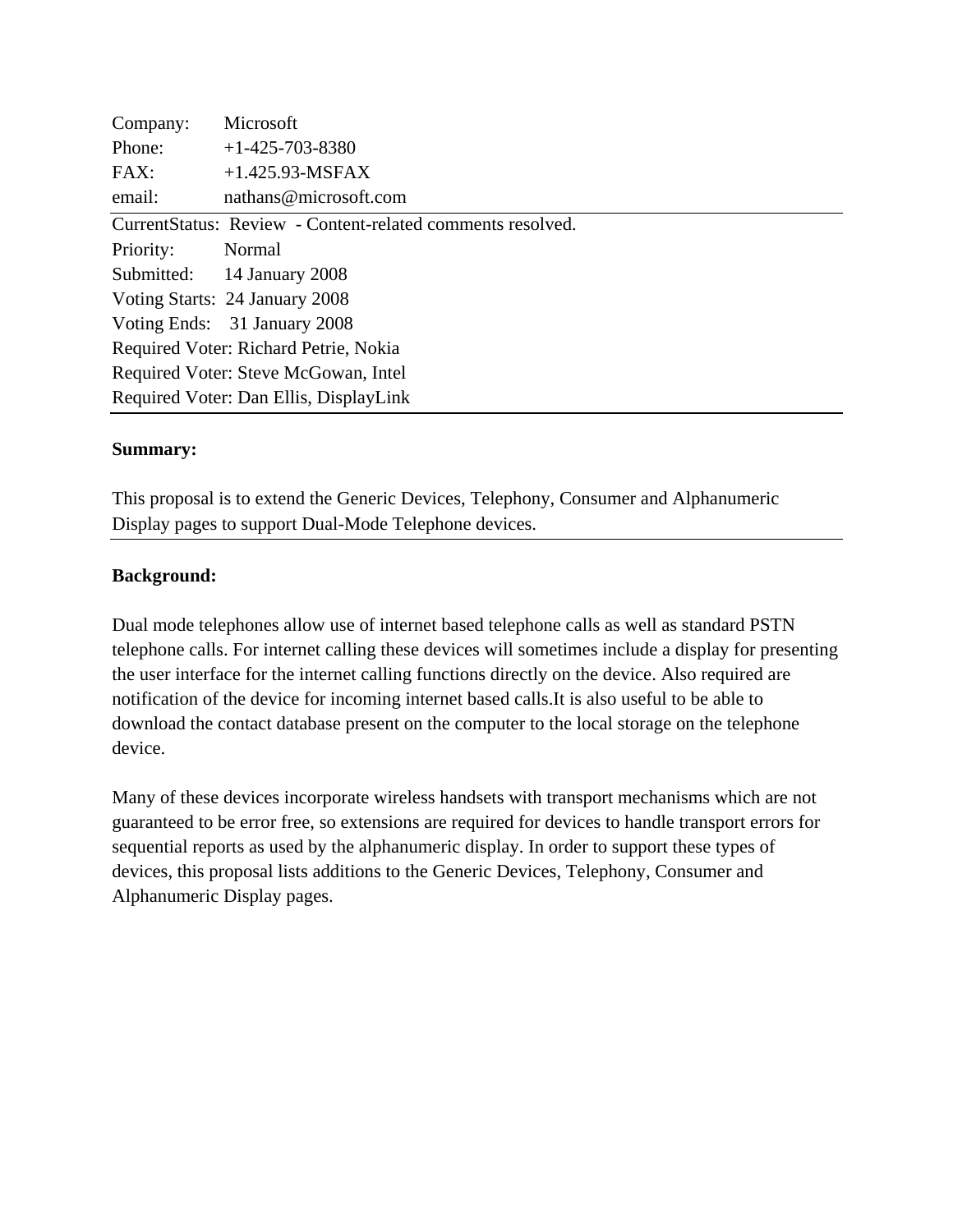### **1. Generic Device Controls Usage Page (0x06)**

These are proposed additions to section 9 of USB HUT 1.12 document.

| Usage ID | <b>Usage Name</b>         | <b>Usage Type</b> |
|----------|---------------------------|-------------------|
| 27       | Sequence ID               | DV                |
| 28       | <b>Sequence ID Reset</b>  | DF                |
| 29       | <b>RF Signal Strength</b> | DV                |
| 2A-FFFF  | Reserved                  |                   |

| Table 11: Generic Device Controls Page |
|----------------------------------------|
|----------------------------------------|

| Sequence ID | $DV - Value$ increments with each output report to allow detection of |
|-------------|-----------------------------------------------------------------------|
|             | missed packets when using a wireless medium. When value reaches       |
|             | Logical Maximum it cycles back to Logical Minimum.                    |
|             |                                                                       |

- Sequence ID Reset DF Flag is used in conjunction with Sequence ID to indicate that a new sequence starting at the Sequence ID Logical Minimum has begun.
- RF Signal Strength DV The current battery status. Strength of wireless device signal where Logical Minimum and Logical Maximum define the range. Null values indicate unknown signal strength.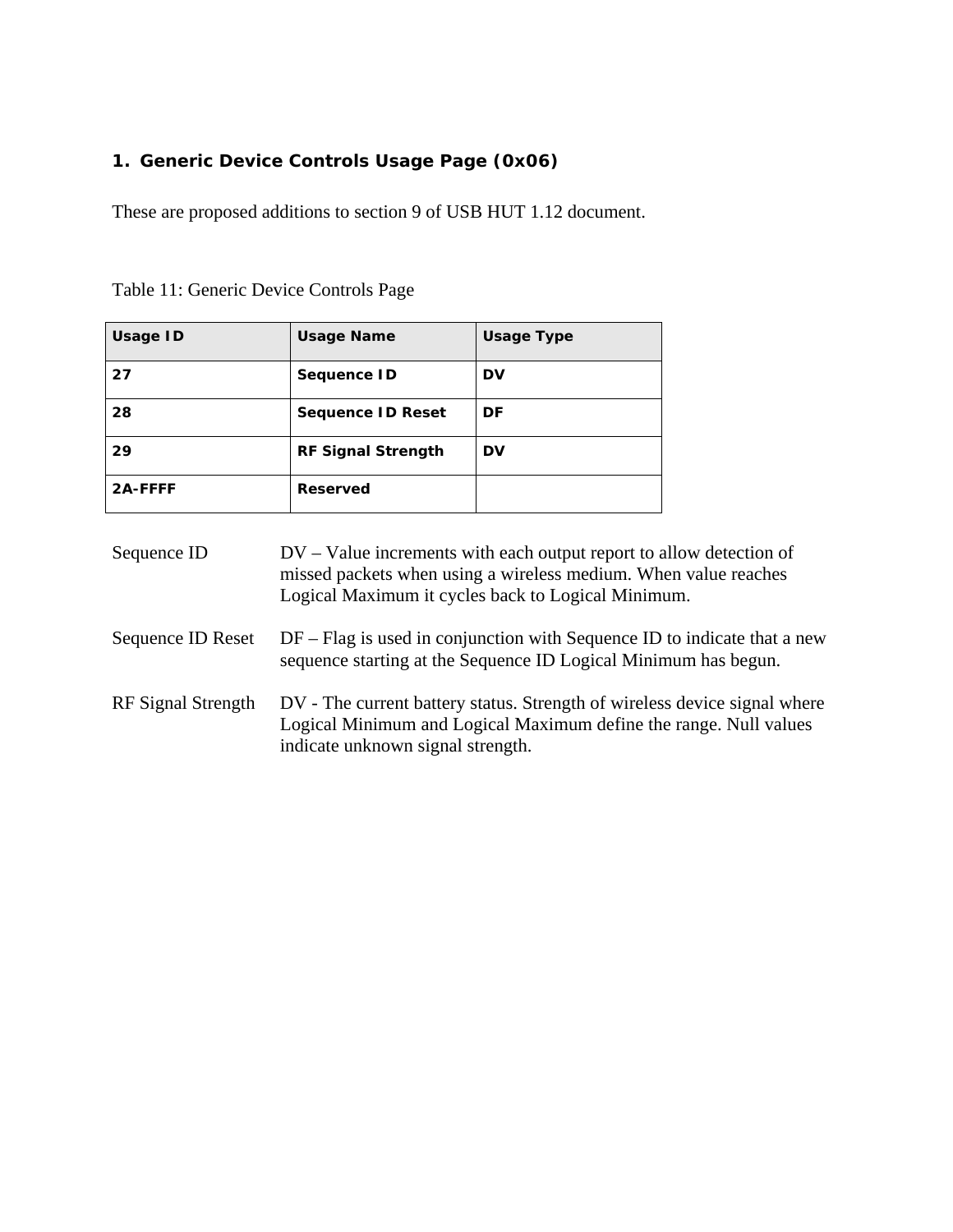## **2. Telephony Usage Page (0x0B)**

These are proposed additions section 14 of USB HUT 1.12 document.

|                 | $\sim$ $\sim$ $\sim$ $\sim$ $\sim$        |                   |                |
|-----------------|-------------------------------------------|-------------------|----------------|
| <b>Usage ID</b> | <b>Usage Name</b>                         | <b>Usage Type</b> | <b>Section</b> |
| co              | <b>Phone Call History</b><br><b>Key</b>   | <b>Sel</b>        | 14.7           |
| C <sub>1</sub>  | <b>Phone Caller ID Key</b>                | <b>Sel</b>        | 14.7           |
| C <sub>2</sub>  | <b>Phone Settings Key</b>                 | Sel               | 14.7           |
| C3-DF           | <b>Reserved</b>                           |                   |                |
| <b>FO</b>       | <b>Host Control</b>                       | OOC               | 14.8           |
| F <sub>1</sub>  | <b>Host Available</b>                     | <b>OOC</b>        | 14.8           |
| F <sub>2</sub>  | <b>Host Call Active</b>                   | OOC               | 14.8           |
| F <sub>3</sub>  | <b>Activate Handset</b><br><b>Audio</b>   | <b>OOC</b>        | 14.8           |
| F4              | <b>Ring Type</b>                          | nAry              | 14.8           |
| F <sub>5</sub>  | <b>Re-dialable Phone</b><br><b>Number</b> | OOC               | 14.8           |
| F6-F7           | <b>Reserved</b>                           |                   |                |
| F8              | <b>Stop Ring Tone</b>                     | <b>SEL</b>        | 14.8           |
| F9              | <b>PSTN Ring Tone</b>                     | <b>SEL</b>        | 14.8           |
| FA              | <b>Host Ring Tone</b>                     | <b>SEL</b>        | 14.8           |
| <b>FB</b>       | <b>Alert Sound Error</b>                  | <b>SEL</b>        | 14.8           |
| FC              | <b>Alert Sound Confirm</b>                | <b>SEL</b>        | 14.8           |
| <b>FD</b>       | <b>Alert Sound</b><br><b>Notification</b> | <b>SEL</b>        | 14.8           |
| FE.             | <b>Silent Ring</b>                        | <b>SEL</b>        | 14.8           |
| <b>FF-107</b>   | <b>Reserved</b>                           |                   |                |

Table 16: Telephony Usage Page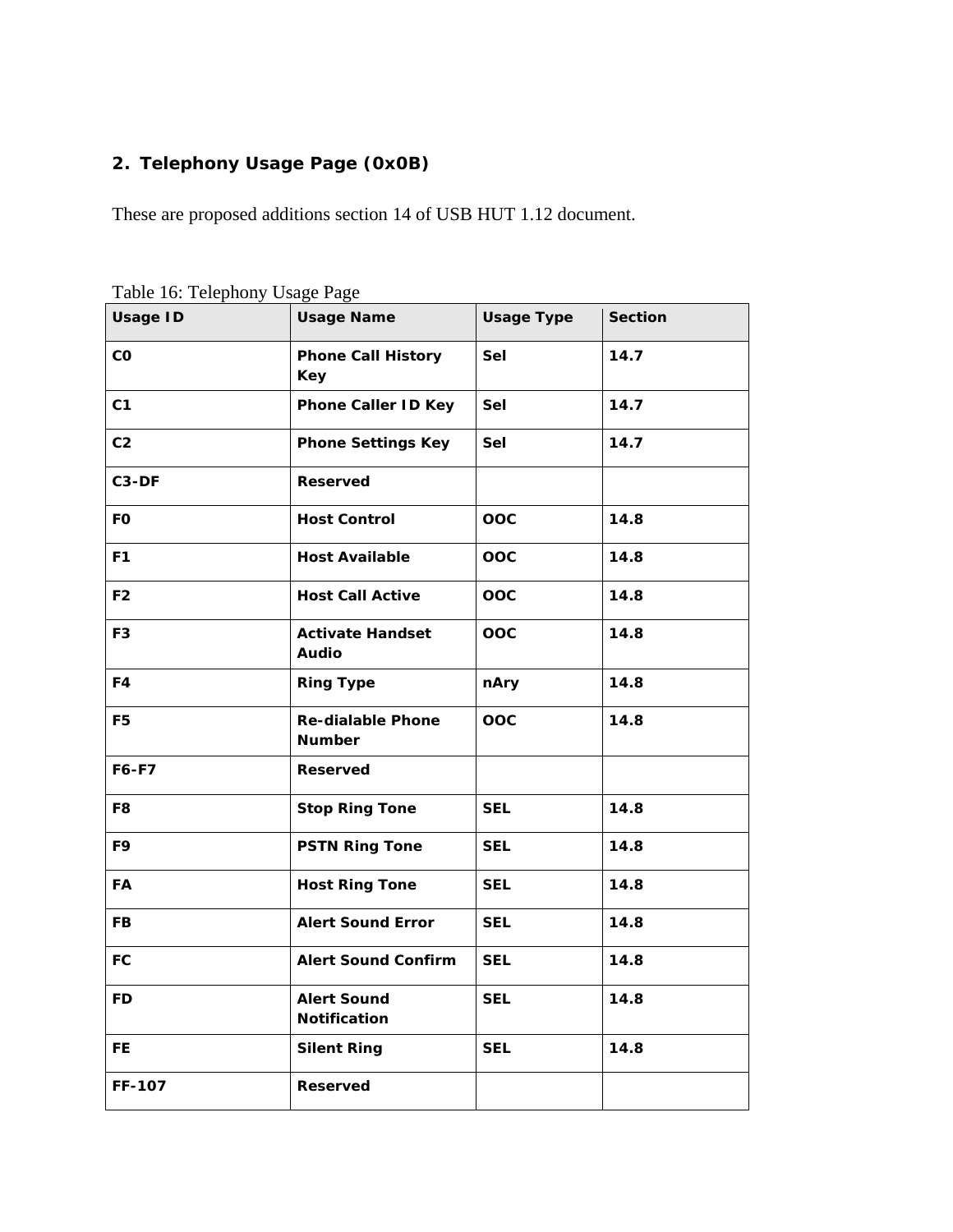| <b>Usage ID</b> | <b>Usage Name</b>                     | <b>Usage Type</b> | <b>Section</b> |
|-----------------|---------------------------------------|-------------------|----------------|
| 108             | <b>Email Message</b><br>Waiting       | OOC               | 14.8           |
| 109             | <b>Voicemail Message</b><br>Waiting   | OOC               | 14.8           |
| <b>10A</b>      | <b>Host Hold</b>                      | OOC               | 14.8           |
| 109-10F         | <b>Reserved</b>                       |                   |                |
| 110             | <b>Incoming Call History</b><br>Count | <b>DV</b>         | 14.8           |
| 111             | <b>Outgoing Call History</b><br>Count | <b>DV</b>         | 14.8           |
| 112             | <b>Incoming Call History</b>          | CL                | 14.8           |
| 113             | <b>Outgoing Call History</b>          | <b>CL</b>         | 14.8           |
| 114             | <b>Phone Locale</b>                   | <b>DV</b>         | 14.8           |
| 115-13F         | <b>Reserved</b>                       |                   |                |
| 140             | <b>Phone Time Second</b>              | <b>DV</b>         | 14.8           |
| 141             | <b>Phone Time Minute</b>              | <b>DV</b>         | 14.8           |
| 142             | <b>Phone Time Hour</b>                | <b>DV</b>         | 14.8           |
| 143             | <b>Phone Date Day</b>                 | <b>DV</b>         | 14.8           |
| 144             | <b>Phone Date Month</b>               | <b>DV</b>         | 14.8           |
| 145             | <b>Phone Date Year</b>                | <b>DV</b>         | 14.8           |
| 146             | <b>Handset Nickname</b>               | <b>DV</b>         | 14.8           |
| 147             | <b>Address Book ID</b>                | DV                | 14.8           |
| 14A             | <b>Call Duration</b>                  | <b>DV</b>         | 14.8           |
| 14B             | <b>Dual Mode Phone</b>                | CA                | 14.8           |
| 14C-FFFF        | Reserved                              |                   |                |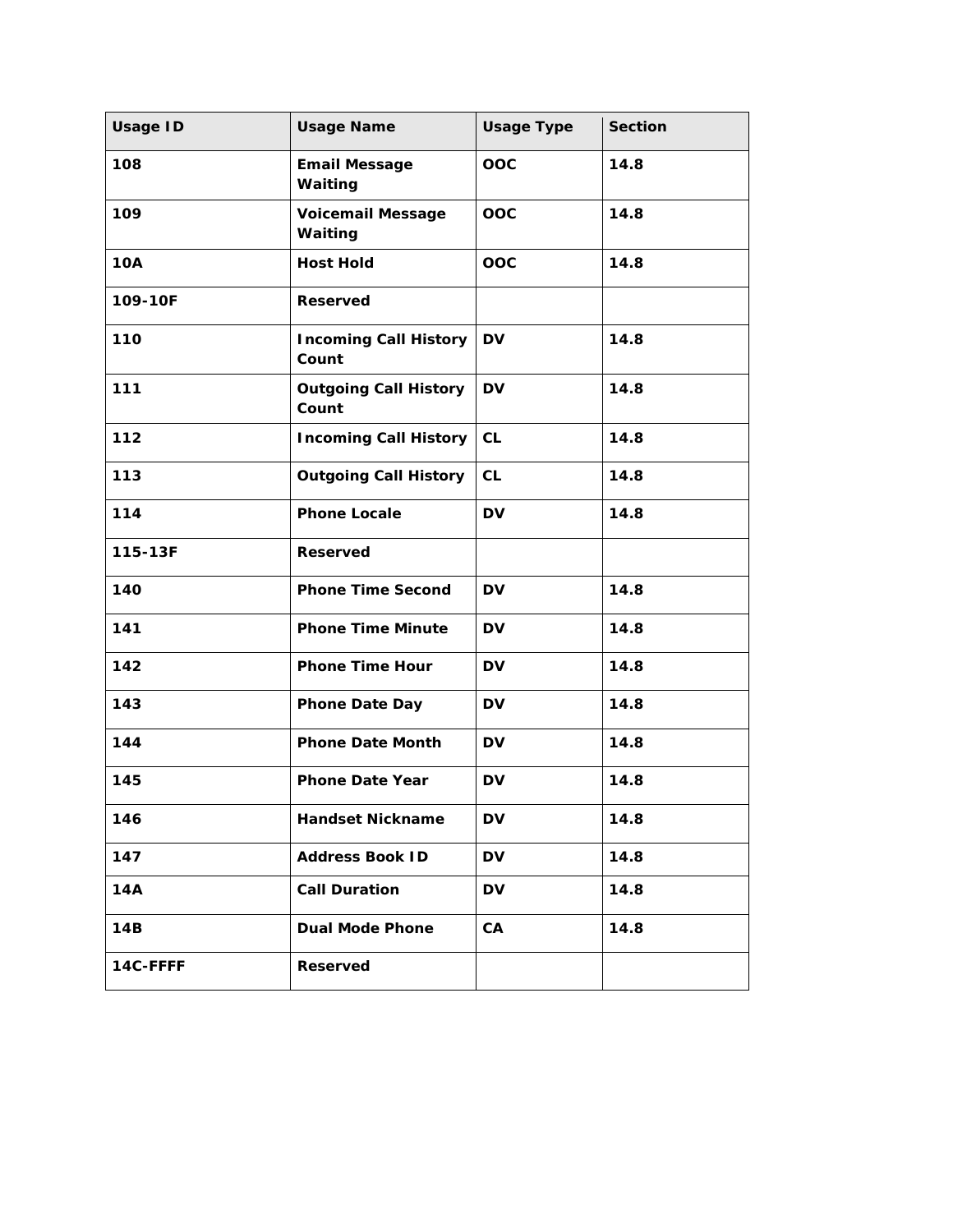## **14.7 Call History Controls**

| Phone Call History Key    | Sel – show list of previously dialed phone numbers with associated<br>information (contact list name, time, duration, etc.) |
|---------------------------|-----------------------------------------------------------------------------------------------------------------------------|
| Phone Caller ID Key       | Sel – show list of received calls with associated information<br>(caller ID name, time, duration, etc.)                     |
| <b>Phone Settings Key</b> | $Sel - show phone settings screen$                                                                                          |

## **14.8 Host Dual Mode Phone Controls**

| Dual Mode Phone               | $CA$ – top level collection of reports for a telephony device which<br>can handle both standard PSTN phone and host based voice calls.                                                                                                                                                      |
|-------------------------------|---------------------------------------------------------------------------------------------------------------------------------------------------------------------------------------------------------------------------------------------------------------------------------------------|
| <b>Host Control</b>           | $OOC$ – Indicates that the host has control of the device.                                                                                                                                                                                                                                  |
| Host Available                | $OOC$ – Indicates to the device that the host is powered on and<br>running the software which is able to control the device.                                                                                                                                                                |
| <b>Host Call Active</b>       | OOC – Indicates that the host currently has an active voice call                                                                                                                                                                                                                            |
| <b>Activate Handset Audio</b> | OOC – Indicates that the device should activate its audio channel<br>with the host                                                                                                                                                                                                          |
| Host Hold                     | $OOC$ – Indicates that there is a voice call in the hold state on the<br>host                                                                                                                                                                                                               |
| Email message waiting         | $OOC$ – when set indicates that there is email on the host for the<br>account associated with the device                                                                                                                                                                                    |
|                               | Voicemail Message Waiting OOC – when set indicates that there is a voicemail on the host for<br>the account associated with the device                                                                                                                                                      |
| <b>Phone Locale</b>           | $DV - a$ 4 byte value containing the ISO code for the current locale<br>setting of the device. Two most significant bytes are the ASCII<br>character bytes for the ISO 639-1 language code and two least<br>significant bytes are ASCII character bytes for the ISO 3166-1<br>country code. |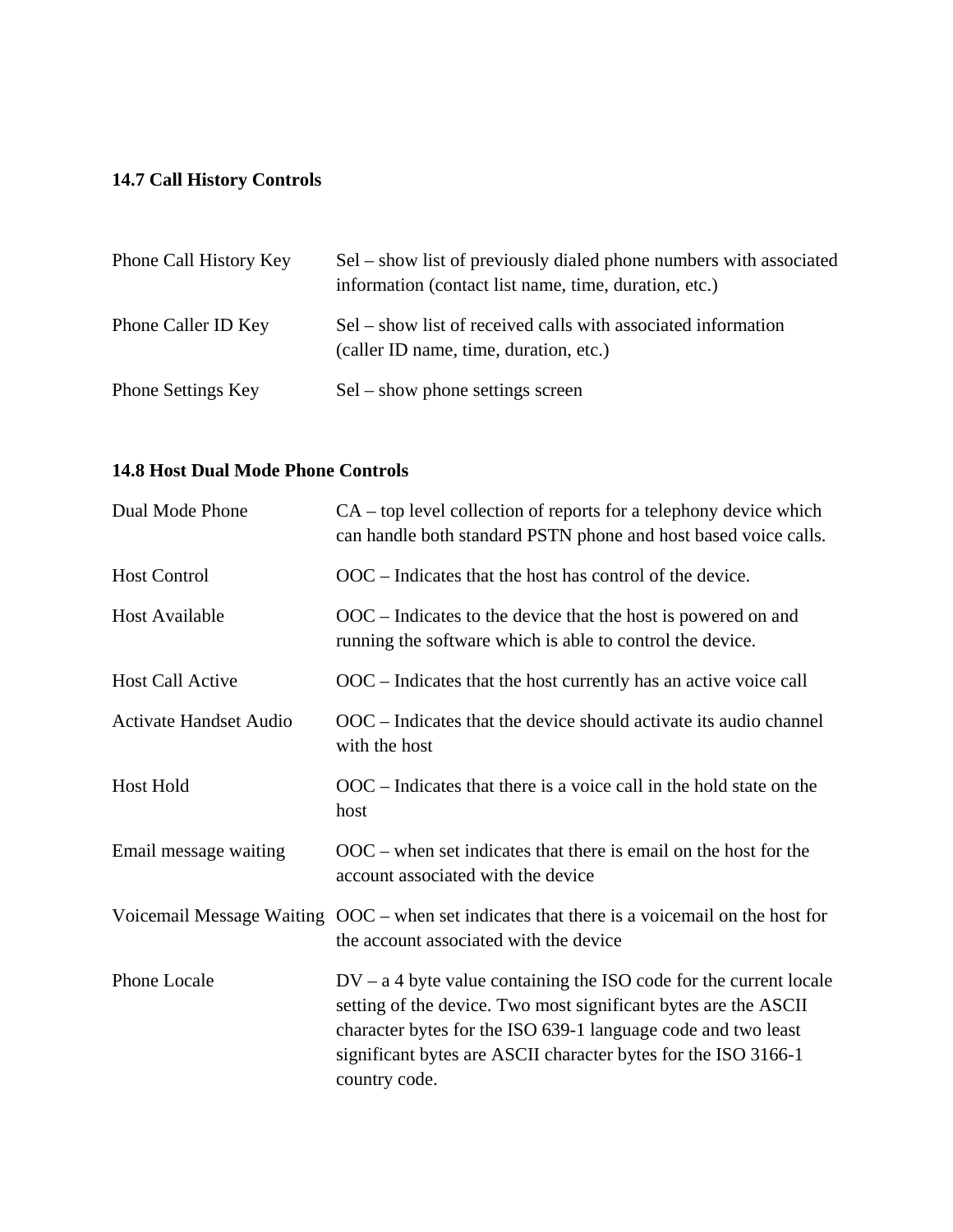| <b>Handset Nickname</b> | $DV - A$ name associated with the phone handset for identification. |  |
|-------------------------|---------------------------------------------------------------------|--|
|                         | This is a Buffered Byte array in the same format as specified for   |  |
|                         | the Alphanumeric Display usage page and ordering is implied the     |  |
|                         | same was as display data as defined in section 18.1.4 Character     |  |
|                         | Transfers.                                                          |  |
| <b>Address Book ID</b>  | $DV - A$ unique value stored on the phone to indicate which user of |  |
|                         | the phone has their contact list currently stored on the device.    |  |

#### **Ring Reports**

A ring report can be from the device to indicate to the host that a call is arriving on the PSTN line, or from the host to tell the device that a call is arriving on the host. This can also be used by the host to sound notifications on the device.

| Ring Type                       | $n$ Ary – A selectable indicating to the device to start sounding one<br>of the ringer sounds defined below           |
|---------------------------------|-----------------------------------------------------------------------------------------------------------------------|
| <b>PSTN Ring Tone</b>           | SEL – ring associated with a call coming in on the public switched<br>telephone network (PSTN) or standard phone line |
| <b>Host Ring Tone</b>           | $SEL$ – ring associated with a voice call coming in on the host                                                       |
| <b>Alert Sound Error</b>        | SEL – sound associated with an error condition or invalid entry                                                       |
| <b>Alert Sound Confirm</b>      | SEL – sound associated with a correct or confirmed entry                                                              |
| <b>Alert Sound Notification</b> | SEL – sound associated with a notification from the host                                                              |
| <b>Silent Ring</b>              | $SEL$ – no audible sound                                                                                              |
| <b>Stop Ring Tone</b>           | SEL – discontinue any previously playing ring sound                                                                   |

When a ring report is used to indicate an incoming call, additional information in the report can be caller information (see section 15.17 contact list controls in the consumer usage page) or any of the following usages to provide more detailed information about the call

| Re-dialable phone number $OOC$ - indicates that any phone number in the report is an actual |
|---------------------------------------------------------------------------------------------|
| phone number which can be re-dialed and not some other numbers                              |
| or text which may be present on caller ID.                                                  |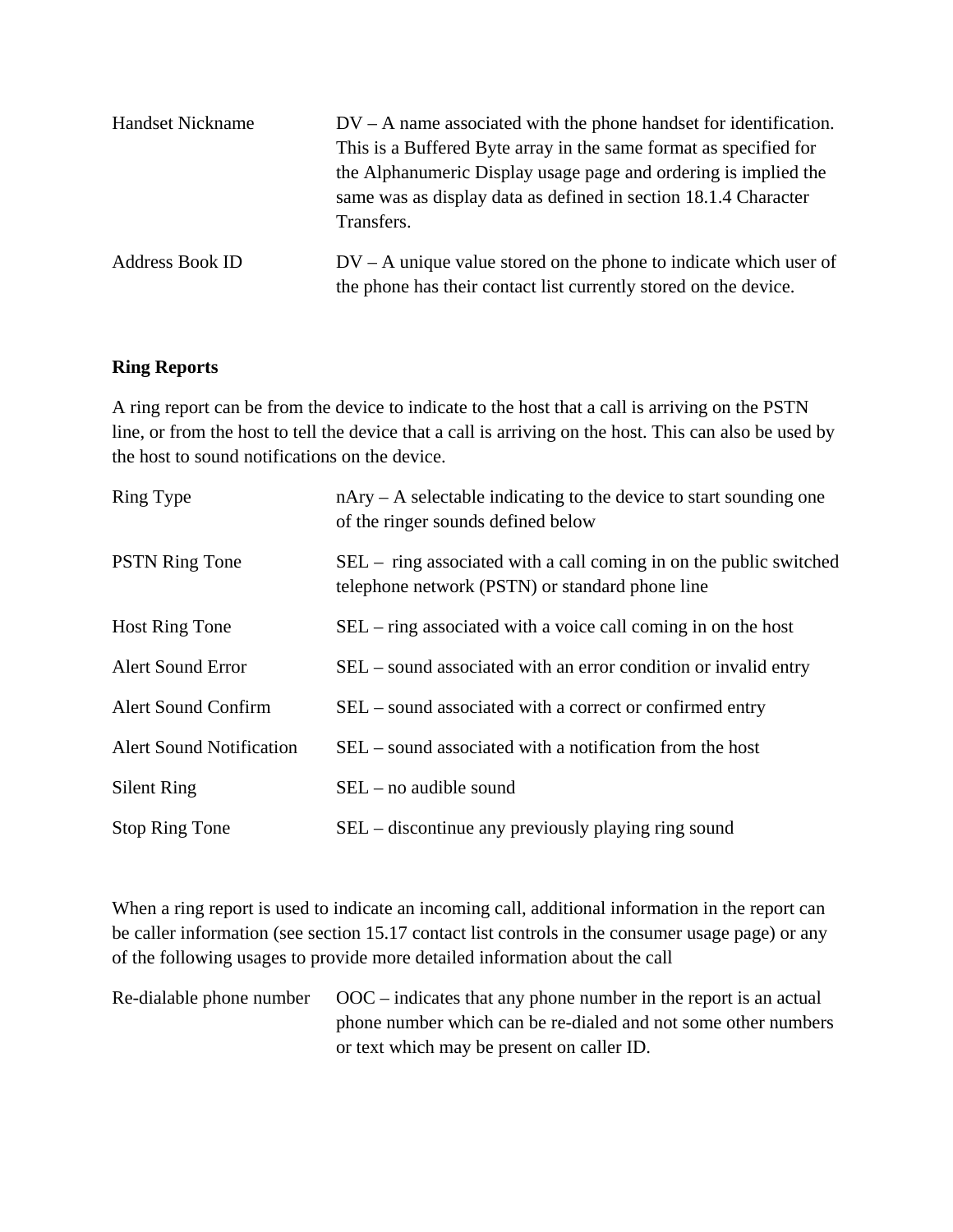| <b>Phone Time Second</b> | $DV - Logical Minimum of 0$ , logical Maximum of 59, the seconds<br>part of the call time                                                                                                                                       |
|--------------------------|---------------------------------------------------------------------------------------------------------------------------------------------------------------------------------------------------------------------------------|
| <b>Phone Time Minute</b> | $DV - Logical Minimum of 0$ , logical Maximum of 59, the minutes<br>part of the call time                                                                                                                                       |
| Phone Time Hour          | $DV - Logical Minimum of 0$ , logical Maximum of 23, the hour<br>part of the call time                                                                                                                                          |
| Phone Date Day           | $DV - Logical Minimum of 0$ , logical Maximum of 31, the day part<br>of the call time                                                                                                                                           |
| <b>Phone Date Month</b>  | DV – Logical Minimum of 1, logical Maximum of 12, the month<br>part of the call time                                                                                                                                            |
| Phone Date Year          | DV – the year part of the call time. If logical minimum is greater<br>than 2000, then the value is a 4-digit date. If logical minimum is $0$<br>then the value is a 2-digit date meaning one of the years from 2000<br>to 2099. |

# **Call History Reports**

A dual mode phone can store call history of received and dialed calls. These can be reported to the host using the following usages.

|                       | Incoming Call History Count DV- Indicates the number of incoming caller ID history records are<br>currently stored on the device                                             |
|-----------------------|------------------------------------------------------------------------------------------------------------------------------------------------------------------------------|
|                       | Outgoing Call History Count DV – Indicates the number of outgoing call history records are<br>currently stored on the device                                                 |
| Incoming Call History | $CL - A$ collection defining an incoming call, which can use the<br>phone time usages defined above, along with the contact list<br>control usages defined in section 15.17. |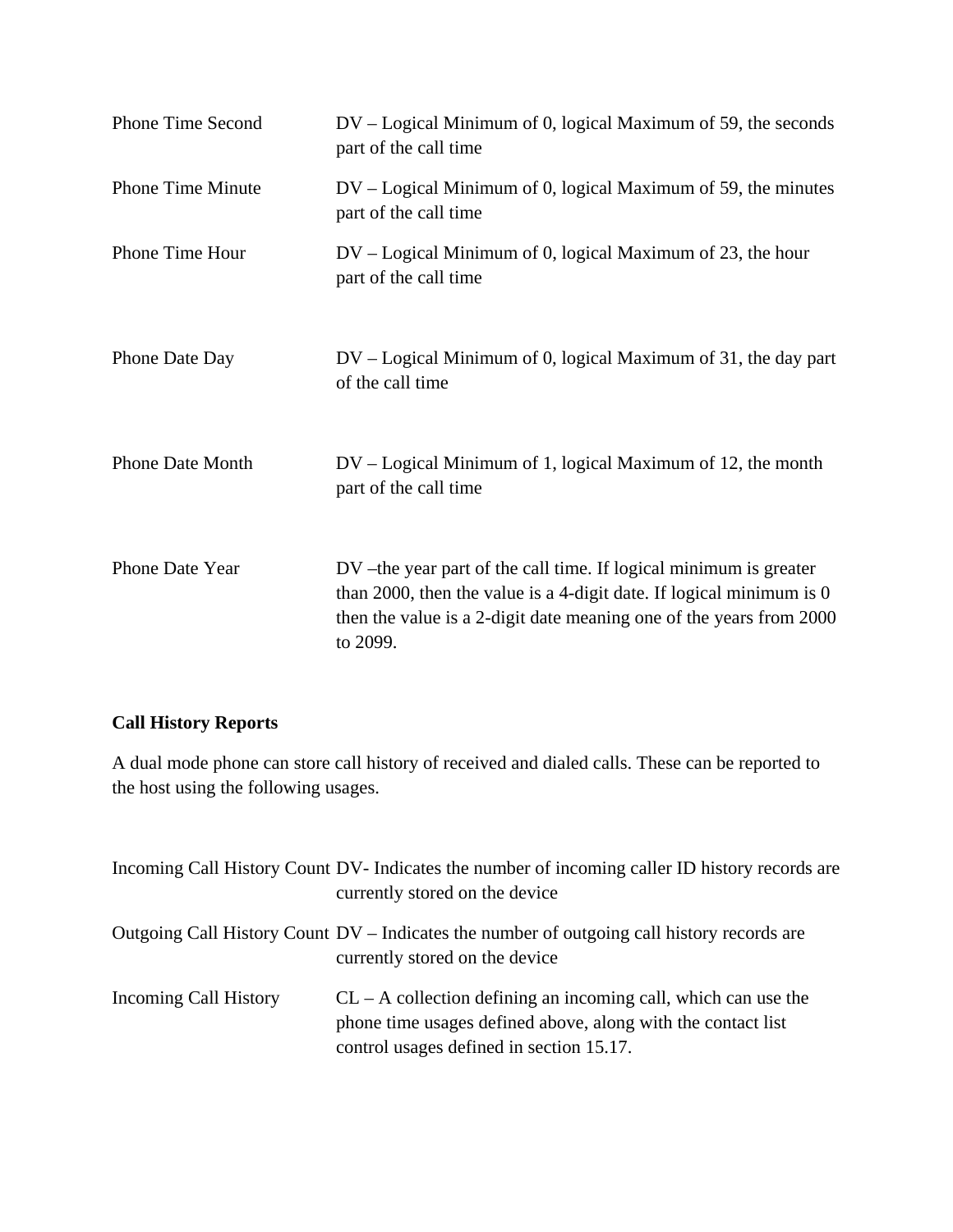| <b>Outgoing Call History</b> | $CL - A$ collection defining an outgoing call, which can use the<br>phone time usages defined above, along with the contact list<br>control usages defined in section 15.17. |
|------------------------------|------------------------------------------------------------------------------------------------------------------------------------------------------------------------------|
| Call Duration                | $DV$ – The number of seconds that the call lasted. Zero indicates<br>that the call was not answered.                                                                         |

# **3. Consumer Usage Page (0x0C)**

These are proposed additions section 15 of USB HUT 1.12 document.

| <b>Usage ID</b> | <b>Usage Name</b>                      | <b>Usage Type</b> | <b>Section</b> |
|-----------------|----------------------------------------|-------------------|----------------|
| 1C8             | <b>AL Message Status</b>               | Sel               | 15.15          |
| <b>1C9</b>      | <b>AL Contact Sync</b>                 | Sel               | 15.15          |
| 1CA-1FF         | <b>Reserved</b>                        |                   |                |
| 29D-29F         | <b>Reserved</b>                        |                   |                |
| <b>2AO</b>      | <b>AC Soft Key Left</b>                | Sel               | 15.16          |
| <b>2A1</b>      | <b>AC Soft Key Right</b>               | Sel               | 15.16          |
| <b>2A2-2AF</b>  | <b>Reserved</b>                        |                   |                |
| <b>2BO</b>      | <b>AC Idle Keep Alive</b>              | <b>Sel</b>        | 15.16          |
| 2B1-4FF         | <b>Reserved</b>                        |                   |                |
| 500             | <b>Contact Edited</b>                  | OOC               | 15.17          |
| 501             | <b>Contact Added</b>                   | OOC               | 15.17          |
| 502             | <b>Contact Record</b><br><b>Active</b> | OOC               | 15.17          |
| 503             | <b>Contact Index</b>                   | <b>DV</b>         | 15.17          |
| 504             | <b>Contact Nickname</b>                | <b>DV</b>         | 15.17          |
| 505             | <b>Contact First Name</b>              | <b>DV</b>         | 15.17          |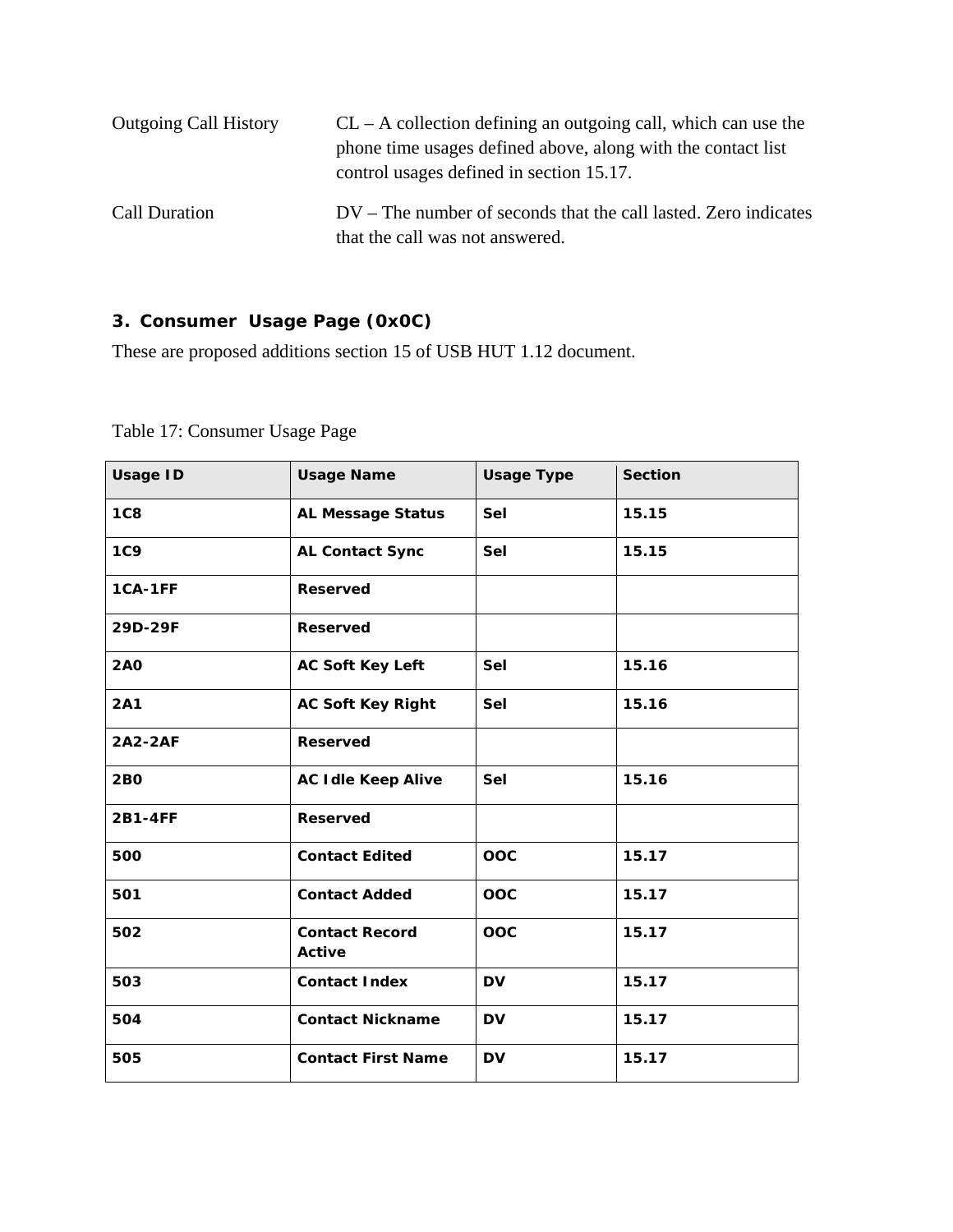| <b>Usage ID</b> | <b>Usage Name</b>                              | <b>Usage Type</b> | <b>Section</b> |
|-----------------|------------------------------------------------|-------------------|----------------|
| 506             | <b>Contact Last Name</b>                       | <b>DV</b>         | 15.17          |
| 507             | <b>Contact Full Name</b>                       | <b>DV</b>         | 15.17          |
| 508             | <b>Contact Phone</b><br><b>Number Personal</b> | <b>DV</b>         | 15.17          |
| 509             | <b>Contact Phone</b><br><b>Number Business</b> | <b>DV</b>         | 15.17          |
| <b>50A</b>      | <b>Contact Phone</b><br><b>Number Mobile</b>   | <b>DV</b>         | 15.17          |
| <b>50B</b>      | <b>Contact Phone</b><br><b>Number Pager</b>    | <b>DV</b>         | 15.17          |
| <b>50C</b>      | <b>Contact Phone</b><br><b>Number Fax</b>      | <b>DV</b>         | 15.17          |
| <b>50D</b>      | <b>Contact Phone</b><br><b>Number Other</b>    | <b>DV</b>         | 15.17          |
| <b>50E</b>      | <b>Contact Email</b><br>Personal               | <b>DV</b>         | 15.17          |
| 50F             | <b>Contact Email</b><br><b>Business</b>        | <b>DV</b>         | 15.17          |
| 510             | <b>Contact Email Other</b>                     | <b>DV</b>         | 15.17          |
| 511             | <b>Contact Email Main</b>                      | <b>DV</b>         | 15.17          |
| 512             | <b>Contact Speed Dial</b><br><b>Number</b>     | <b>DV</b>         | 15.17          |
| 513             | <b>Contact Status Flag</b>                     | <b>DV</b>         | 15.17          |
| 514             | <b>Contact Misc.</b>                           | <b>DV</b>         | 15.17          |
| 515-FFFF        | <b>Reserved</b>                                |                   |                |

## **15.15 Application Launch Controls**

AL Message Status Sel – used to show status of stored voice or text messages

AL Contact Sync Sel – used to initiate synchronization of device stored contact list with host system.

## **15.16 Generic GUI Application Controls**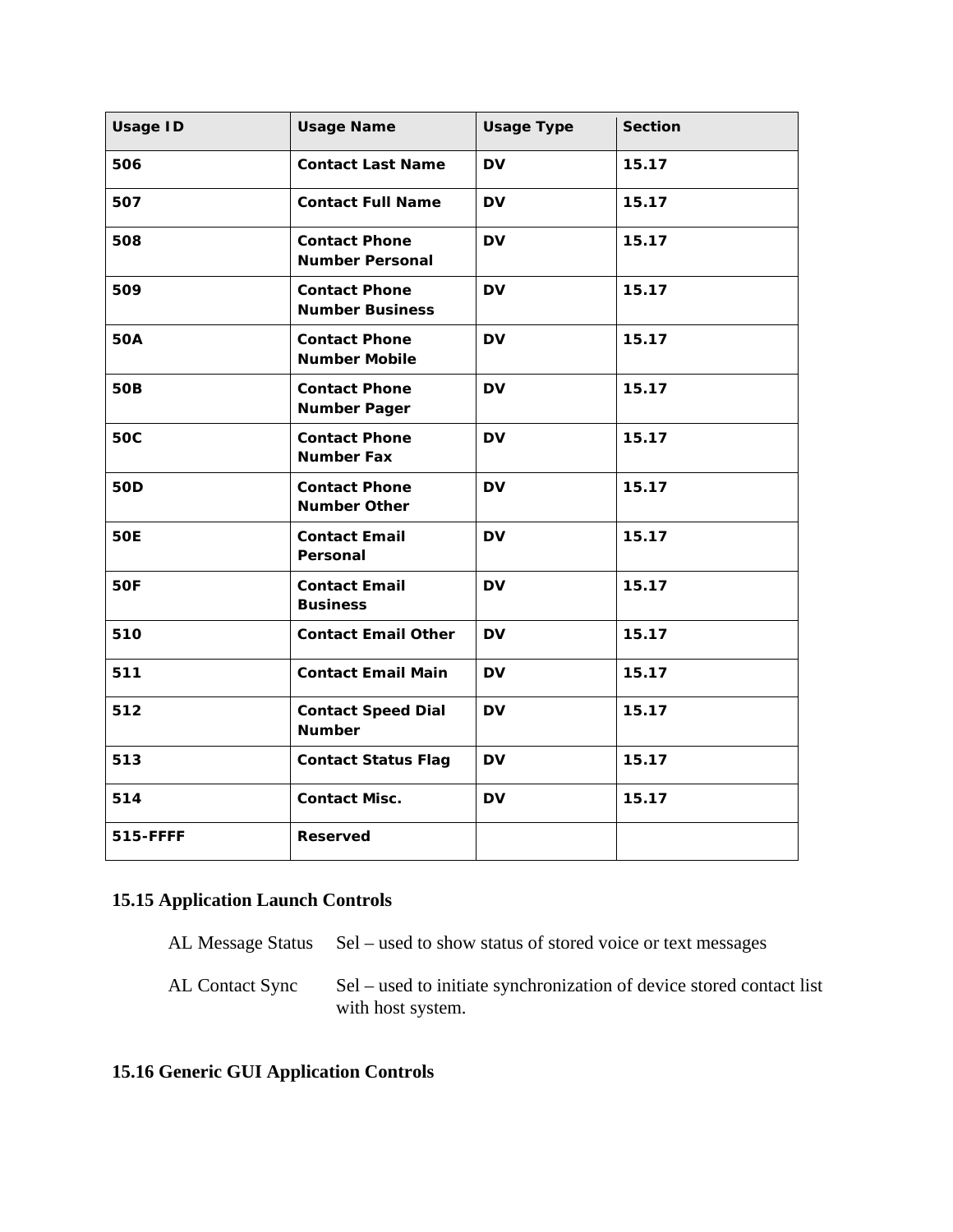| AC Soft Key Left  | Sel – Function assigned to left soft key when display is under host<br>control.                                     |
|-------------------|---------------------------------------------------------------------------------------------------------------------|
| AC Soft Key Right | Sel – Function assigned to right soft key when display is under<br>host control.                                    |
|                   | AC Idle Keep Alive Sel – Sent periodically when no keys are pressed to indicate that<br>the devices is still active |

#### **15.17 Contact List Controls**

A device may store a list of telephone or email contacts, which consist of a record for each one which may have various fields for the name and contact information.

| Contact Index                | $DV$ – Indicates which record in the list of contacts is being<br>stored or retrieved, with the Logical Minimum being the<br>first contact record on the device and Logical Maximum<br>being the last. |
|------------------------------|--------------------------------------------------------------------------------------------------------------------------------------------------------------------------------------------------------|
| <b>Contact Edited</b>        | $OOC$ – true if the contact record has been changed by the<br>device since it was last stored                                                                                                          |
| <b>Contact Added</b>         | $OOC$ – true if the contact record has been added by the<br>device since it was last stored                                                                                                            |
| <b>Contact Record Active</b> | $OOC$ – if true the contact record is active, if false the<br>record is not currently in use                                                                                                           |
| <b>Contact Status Flag</b>   | $DV - Buffered Byte$ array of the status for each contact<br>using the status OOC usages defined above.                                                                                                |

A contact list contains various fields of data for each contact. These are represented as Buffered Byte arrays of character data. The character data is in the same format as specified for the Alphanumeric Display usage page and ordering is implied the same was as display data as defined in section 18.1.4 Character Transfers.

| <b>Contact Nickname</b>   | $DV$ – nickname displayed for the contact |
|---------------------------|-------------------------------------------|
| <b>Contact First Name</b> | $DV$ – contact's given name               |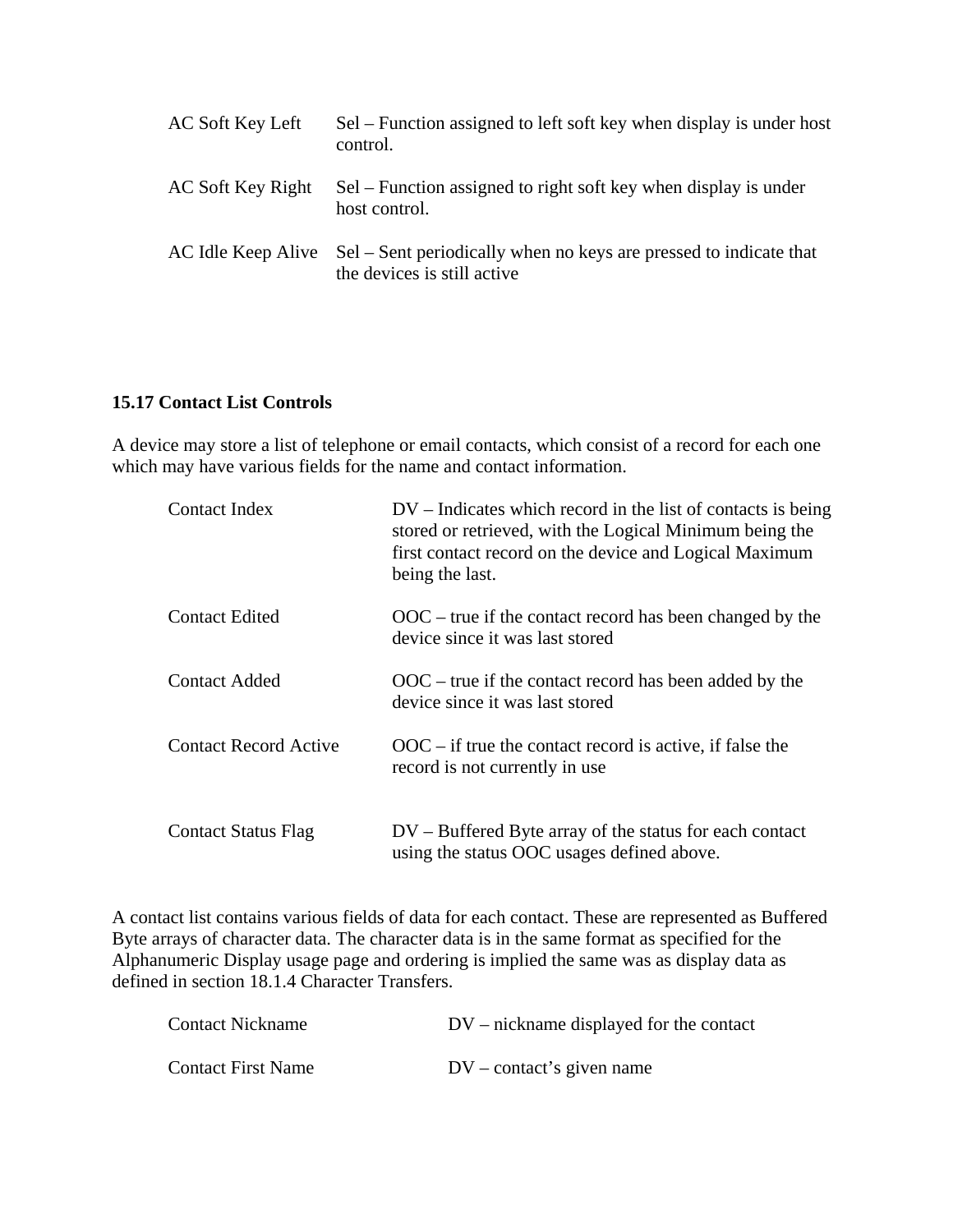| <b>Contact Last Name</b>             | DV-contact's surname                                                |
|--------------------------------------|---------------------------------------------------------------------|
| <b>Contact Full Name</b>             | $DV$ – contact's full name including first and last<br>names        |
| <b>Contact Phone Number Personal</b> | $DV$ – contact's personal phone number                              |
| <b>Contact Phone Number Business</b> | $DV$ – contact's office phone number                                |
| <b>Contact Phone Number Mobile</b>   | $DV$ – contact's mobile phone number                                |
| <b>Contact Phone Number Pager</b>    | $DV$ – contact's paging device number                               |
| <b>Contact Phone Number Fax</b>      | DV – contact's facsimile number                                     |
| <b>Contact Phone Number Other</b>    | $DV$ – contact's uncategorized phone number                         |
| <b>Contact Email Personal</b>        | DV – contact's personal email address                               |
| <b>Contact Email Business</b>        | DV – contact's business email address                               |
| <b>Contact Email Other</b>           | DV – contact's uncategorized email address                          |
| <b>Contact Email ID</b>              | $DV$ – contact's primary email address                              |
| <b>Contact Speed Dial Number</b>     | DV-the speed dial shortcut key sequence assigned<br>to this contact |
| <b>Contact Misc</b>                  | DV – unformatted binary data associated with this<br>contact record |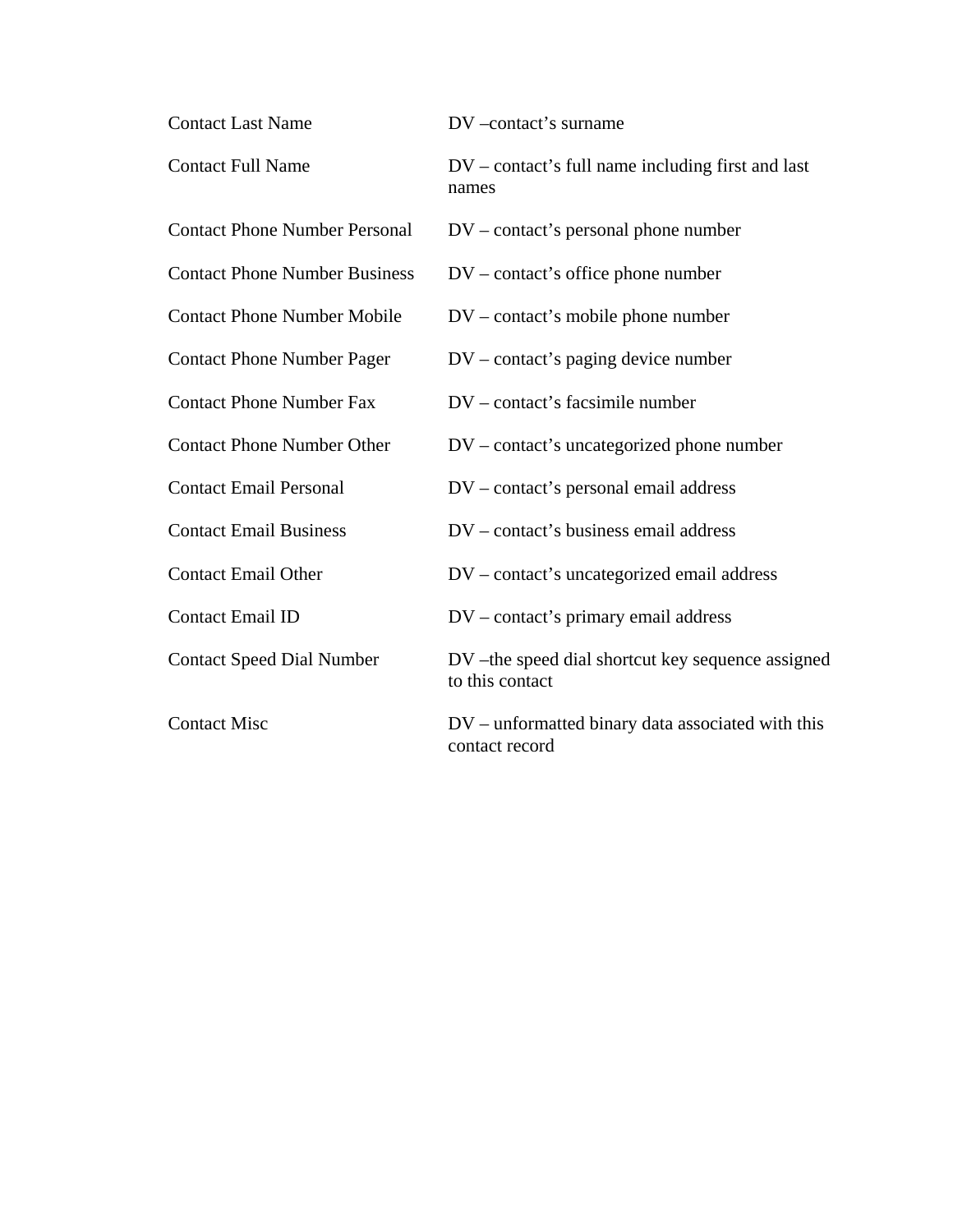## **4. Alphanumeric Display Page (0x14)**

These are proposed additions section 18 of USB HUT 1.12 document.

| <b>Usage ID</b> | <b>Usage Name</b>              | Usage Type | <b>Section</b> |
|-----------------|--------------------------------|------------|----------------|
| 96-C1           | <b>Reserved</b>                |            |                |
| C <sub>2</sub>  | <b>Soft Keys</b>               | <b>SV</b>  | 18.1.1         |
| $C3-CB$         | <b>Reserved</b>                |            |                |
| cc              | <b>Display Data Extensions</b> | SF         | 18.1.1         |
| <b>DD-CE</b>    | <b>Reserved</b>                |            |                |
| СF              | <b>Character Mapping</b>       | <b>SV</b>  | 18.3           |
| DO-DC           | <b>Reserved</b>                |            |                |
| <b>DD</b>       | <b>Unicode Equivalent</b>      | <b>SV</b>  | 18.3           |
| DE.             | <b>Reserved</b>                |            |                |
| DF              | <b>Character Page Mapping</b>  | <b>SV</b>  | 18.3           |
| <b>FO-FE</b>    | <b>Reserved</b>                |            |                |
| FF              | <b>Request Report</b>          | DV         | 18.4           |

Table 19: Alphanumeric Display Additions

## **18.1.1 Flags**

## **Display Attributes Report**

| Soft Keys               | $SV$ – indicates the number of keys which have software<br>displayable labels are present on the device                                                                 |
|-------------------------|-------------------------------------------------------------------------------------------------------------------------------------------------------------------------|
| Display Data Extensions | $SF$ – Finding this usage in the display attributes report indicates<br>that the extensions to the display data report as defined below are<br>supported by the device. |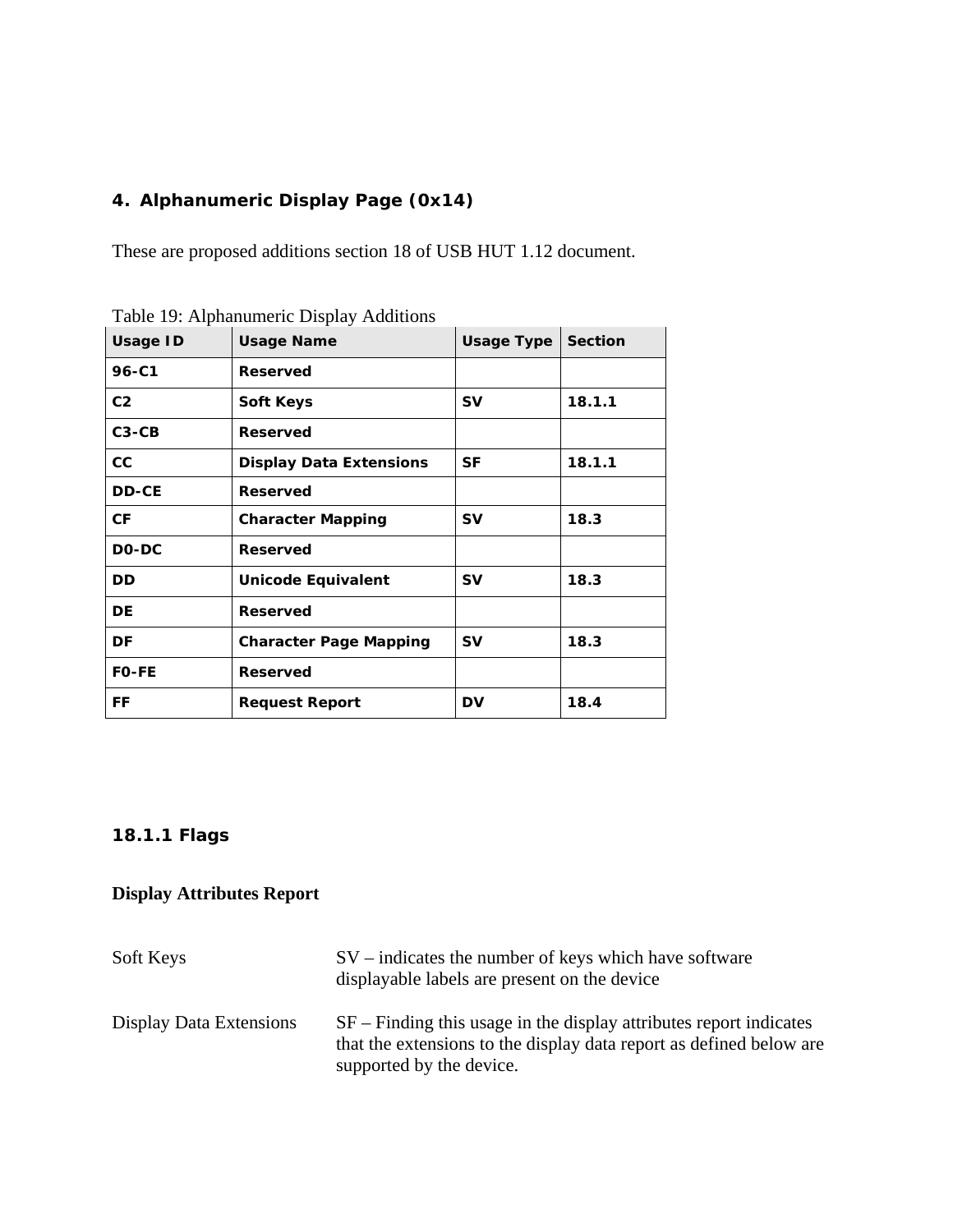| Code   | <b>Description</b>                                                                                                                                                                                                                                                                                                                                                                                                                    |
|--------|---------------------------------------------------------------------------------------------------------------------------------------------------------------------------------------------------------------------------------------------------------------------------------------------------------------------------------------------------------------------------------------------------------------------------------------|
| 0x0006 | Un-escape character. The character code following this character is treated as display<br>data regardless of its value. For example in a one-byte per character display to<br>include display data with the value 0x1b which is normally treated as an escape,<br>sending the sequence 0x06 0x1b would result in the display data byte 0x1b being<br>written in that display position.                                                |
| 0x0007 | Set cursor position, the following byte specifies a new cursor position with the upper<br>4 bits being the row and the lower 4 bits being the column.                                                                                                                                                                                                                                                                                 |
| 0x0008 | Set cursor position long, the following two bytes specifies a new cursor position. The<br>first following byte has 7 bits specifying the row, and the most significant bit of the<br>byte is a flag which if set indicates the cursor is to be set to blink. The blinking of the<br>cursor will continue until the cursor position is changed again. The second byte has 8-<br>bits specifying the column of the new cursor position. |
| 0x000A | New line character used to indicate the end of a row of characters.                                                                                                                                                                                                                                                                                                                                                                   |
| 0x000B | Same as new line, except apply the current attribute to the last column of the current<br>row. This is used to allow setting text for the first part of a row, but applying an<br>attribute like title or highlight to the entire row.                                                                                                                                                                                                |
| 0x000C | Clear the screen. This acts the same as the Clear Display dynamic flag, clearing the<br>screen to all space characters with the attribute set from the current attribute.                                                                                                                                                                                                                                                             |
| 0x001B | Escape character used to indicate that the following byte in the character data stream<br>is a character attribute byte to set the current text attribute. The attribute will apply<br>to all following characters until it is changed again.                                                                                                                                                                                         |

### **Table 1a: Display Data Extended Character Codes**

### **18.3 Character Maps**

It is usually the case that an alphanumeric display device is capable of supporting only a subset of displayable characters. For Unicode characters in particular since the character set is so large that often only some of the characters can be displayed. To allow the host to determine which characters are displayable, the following HID usages are defined to map Unicode UTF-16LE character codes to any of the device characters.

| <b>Character Mapping</b> | $SV$ – Display data byte which maps to an associated Unicode<br>Equivalent.                                      |
|--------------------------|------------------------------------------------------------------------------------------------------------------|
| Unicode Equivalent       | $SV$ – always 16 bits, this is the UTF-16LE code for the character<br>mapped to the associated display data byte |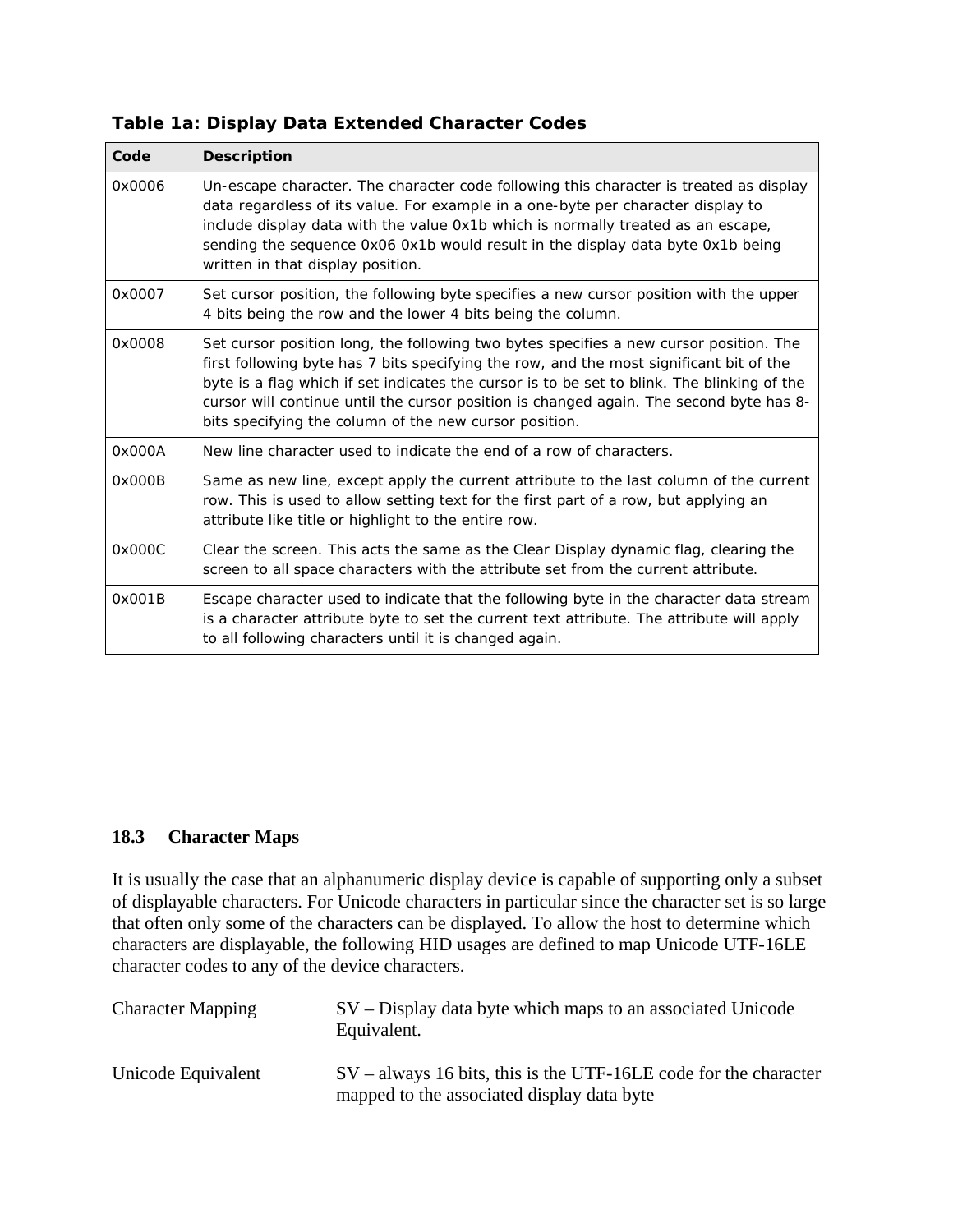Character Page Mapping SV – A Buffered Byte array of 256 values, one for each 256 byte character page used when the Unicode display attribute is present. The value tells whether the page of 256 bytes is used, matches Unicode UTF16-LE directly or has a full or partial character map.

| Value          | Definition                                 |
|----------------|--------------------------------------------|
| 0              | Page Not Used                              |
|                | Page Matches Unicode UTF-16 LE             |
| $\overline{2}$ | Character Page Mapping returns partial map |
| 3              | Character Page Mapping returns full map    |

**Table 2 – Page Mapping Definitions** 

## **18.4 Requesting Reports**

In some cases, the host may require the device to return a specific HID report. If the device supports these requests, it can define an input report with the following usage and when received return the specified output report.

Request Report DV – report ID of the requested output report